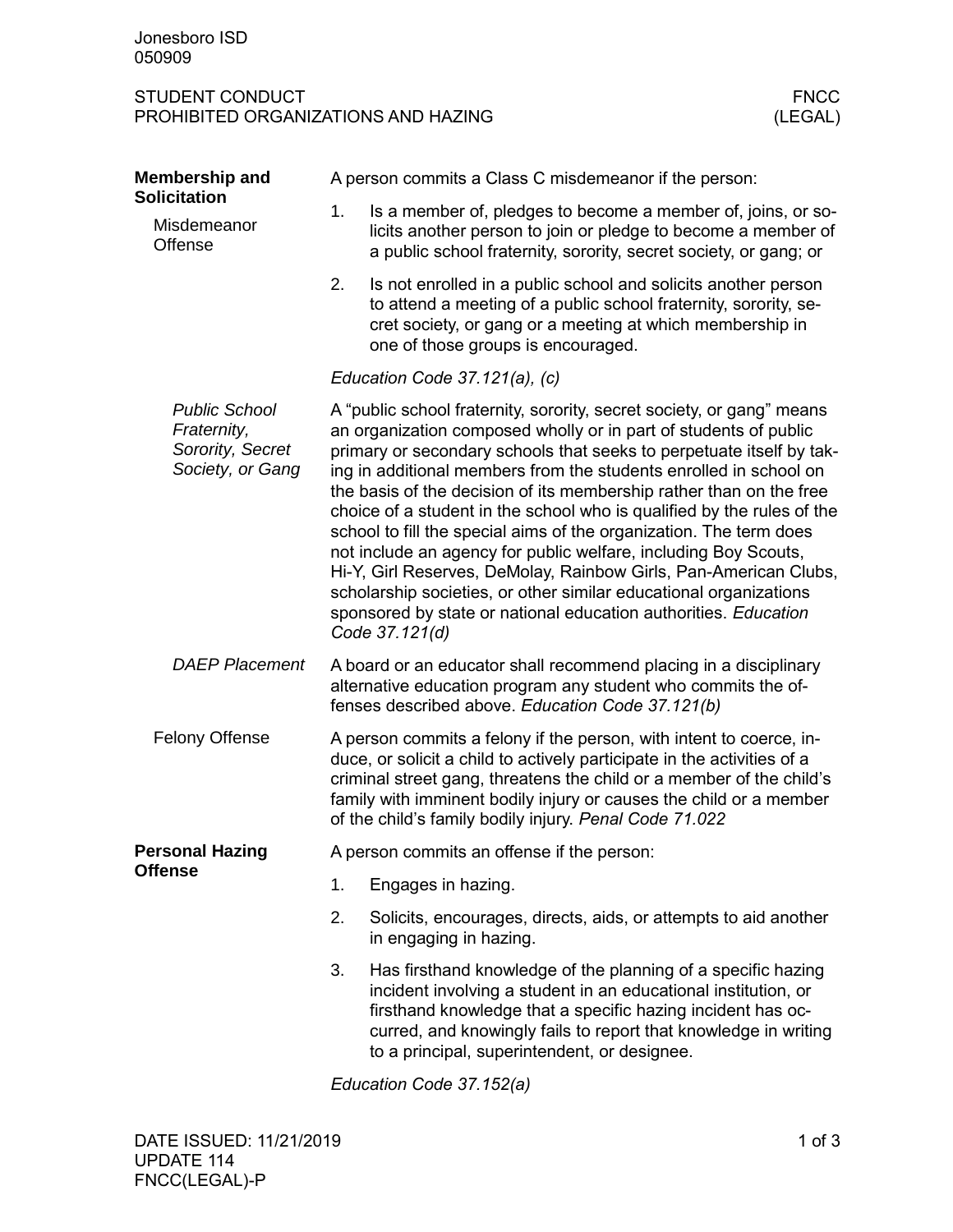## STUDENT CONDUCT FNCC PROHIBITED ORGANIZATIONS AND HAZING

| <b>Definitions</b><br>Hazing | "Hazing" means any intentional, knowing, or reckless act occurring<br>on or off the campus of an educational institution, by one person<br>alone or acting with others, directed against a student for the pur-<br>pose of pledging, being initiated into, affiliating with, holding office<br>in, or maintaining membership in any organization if the act: |                                                                                                                                                                                                                                                                                                   |                                                                                                                                                                                                                                                                                       |  |  |  |
|------------------------------|--------------------------------------------------------------------------------------------------------------------------------------------------------------------------------------------------------------------------------------------------------------------------------------------------------------------------------------------------------------|---------------------------------------------------------------------------------------------------------------------------------------------------------------------------------------------------------------------------------------------------------------------------------------------------|---------------------------------------------------------------------------------------------------------------------------------------------------------------------------------------------------------------------------------------------------------------------------------------|--|--|--|
|                              | 1.                                                                                                                                                                                                                                                                                                                                                           | Is any type of physical brutality, such as whipping, beating,<br>striking, branding, electronic shocking, placing of a harmful<br>substance on the body, or similar activity;                                                                                                                     |                                                                                                                                                                                                                                                                                       |  |  |  |
|                              | 2.                                                                                                                                                                                                                                                                                                                                                           |                                                                                                                                                                                                                                                                                                   | Involves sleep deprivation, exposure to the elements, confine-<br>ment in a small space, calisthenics, or other similar activity<br>that subjects the student to an unreasonable risk of harm or<br>that adversely affects the mental or physical health or safety<br>of the student; |  |  |  |
|                              | 3.                                                                                                                                                                                                                                                                                                                                                           | Involves consumption of a food, liquid, alcoholic beverage, liq-<br>uor, drug, or other substance, other than as described by item<br>5, below, that subjects the student to an unreasonable risk of<br>harm or that adversely affects the mental or physical health or<br>safety of the student; |                                                                                                                                                                                                                                                                                       |  |  |  |
|                              | 4.                                                                                                                                                                                                                                                                                                                                                           | Is any activity that induces, causes, or requires the student to<br>perform a duty or task that involves a violation of the Penal<br>Code; or                                                                                                                                                     |                                                                                                                                                                                                                                                                                       |  |  |  |
|                              | 5.                                                                                                                                                                                                                                                                                                                                                           |                                                                                                                                                                                                                                                                                                   | Involves coercing, as defined by Penal Code 1.07, the student<br>to consume:                                                                                                                                                                                                          |  |  |  |
|                              |                                                                                                                                                                                                                                                                                                                                                              | a.                                                                                                                                                                                                                                                                                                | A drug; or                                                                                                                                                                                                                                                                            |  |  |  |
|                              |                                                                                                                                                                                                                                                                                                                                                              | b.                                                                                                                                                                                                                                                                                                | An alcoholic beverage or liquor in an amount that would<br>lead a reasonable person to believe that the student is<br>intoxicated, as defined by Penal Code 49.01.                                                                                                                    |  |  |  |
|                              | Education Code 37.151(6)                                                                                                                                                                                                                                                                                                                                     |                                                                                                                                                                                                                                                                                                   |                                                                                                                                                                                                                                                                                       |  |  |  |
| Educational<br>Institution   |                                                                                                                                                                                                                                                                                                                                                              | "Educational institution" for purposes of this policy includes a public<br>high school.                                                                                                                                                                                                           |                                                                                                                                                                                                                                                                                       |  |  |  |
| <b>Student</b>               | "Student" means any person who:                                                                                                                                                                                                                                                                                                                              |                                                                                                                                                                                                                                                                                                   |                                                                                                                                                                                                                                                                                       |  |  |  |
|                              | 1.                                                                                                                                                                                                                                                                                                                                                           |                                                                                                                                                                                                                                                                                                   | Is registered in or in attendance at an educational institution;                                                                                                                                                                                                                      |  |  |  |
|                              | 2.                                                                                                                                                                                                                                                                                                                                                           |                                                                                                                                                                                                                                                                                                   | Has been accepted for admission at the educational institu-<br>tion where the hazing incident occurs; or                                                                                                                                                                              |  |  |  |
|                              | 3.                                                                                                                                                                                                                                                                                                                                                           |                                                                                                                                                                                                                                                                                                   | Intends to attend an educational institution during any of its<br>regular sessions after a period of scheduled vacation.                                                                                                                                                              |  |  |  |